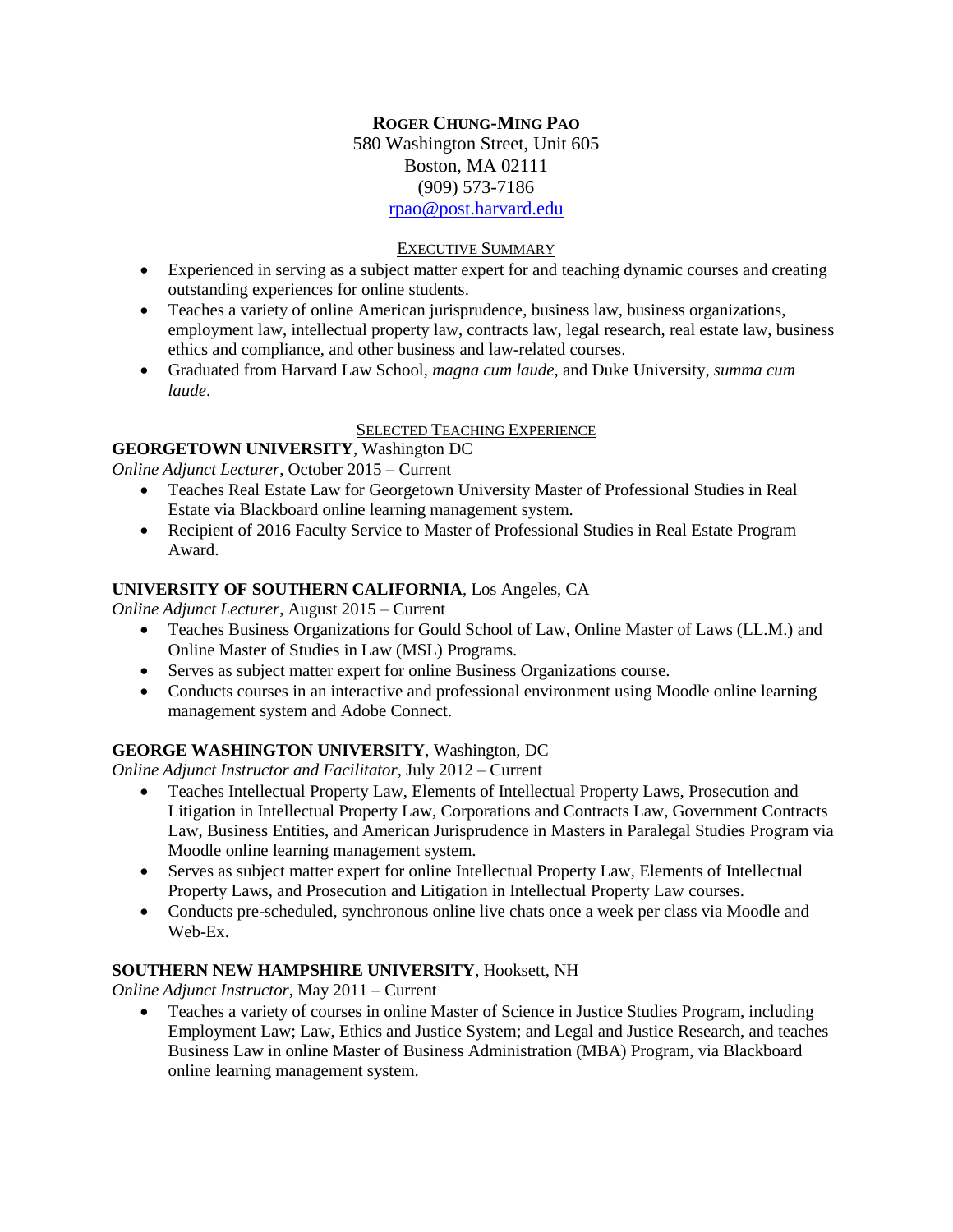Served as subject matter expert for development of online courses in Master of Science in Justice Studies Program – Legal and Justice Research and Legal/Justice Research Methods.

## **WASHINGTON STATE UNIVERSITY**, Pullman, WA

*Online Adjunct Section Instructor*, Summer (June – July) 2011; Summer (June – July) 2012; Summer (June – July) 2013; Summer (June – July) 2014; Summer (June – July) 2015; Summer (June – July) 2016

- Teaches summer sessions of Professional Ethics and Practice in Business Ethics in online Executive Master of Business Administration (eMBA) Program via Angel / Blackboard online learning management systems.
- Conducts pre-scheduled, real-time, synchronous online live chats twice a week per class on assigned topics via Elluminate Live! online platform.

## HIGHER EDUCATION FULL-TIME ADMINISTRATIVE AND TEACHING EXPERIENCE

**NEW ENGLAND COLLEGE OF BUSINESS AND FINANCE**, Boston, MA

*Assistant Provost*, September 2014 – Current;

*Dean of Undergraduate Studies*, January 2012 – Current;

*Bachelor of Science in Business Administration (BSBA) Program Chair*, January 2011 – March 2015; *Assistant Professor*, April 2010 - Current

- Oversees program chair and faculty hiring and assessment, budget development and administration, program development and assessment, course design and development, and faculty scheduling for undergraduate academic programs.
- Teaches a variety of online undergraduate, Master of Business Administration (MBA), Master of Science in Finance (MSF), and Master of Business Ethics and Compliance (MBEC) courses, including Leadership and Management, Business Law, Introduction to Political Science, Legal Issues in Business, Conducting Internal Investigations, Culture of Ethics and Competition, Financial Ethics and Compliance, Regulations and Regulators, and International Business Ethics and Compliance via Canvas online learning management system.
- Served as subject matter expert (SME) for a variety of online courses, including Business Law, Culture of Ethics and Competition, International Business Law and Ethics, and International Business Management.
- Chairs Articulation and Experiential Learning / Prior Learning Assessment Steering Committee. Serves on Academic Policies and Procedures Committee, Undergraduate Council, Assessment Committee, and Library Committee.
- Responsible for compliance with academic policies and procedures, regional accreditation standards, and federal and state regulations, as appropriate.
- Oversees evaluation and articulation of undergraduate academic credit and manages college's articulation agreement process with various colleges and universities.
- Works with faculty members to resolve a variety of academic issues, including but not limited to issues related to academic honesty, plagiarism, and grade appeals.

## LEGAL EXPERIENCE

# **WEIL, GOTSHAL & MANGES, LLP**, Boston, MA

*Corporate Attorney - Associate*, October 2008 – December 2009

 Worked on a variety of significant legal matters with a primary focus on mergers and acquisitions, private equity, intellectual property, and corporate governance in a global context.

# **GOULSTON & STORRS, P.C.**, Boston, MA

*Corporate Attorney - Associate*, February 2007 – September 2008

 Worked on a diverse array of legal matters, including matters involving venture capital, mergers and acquisitions, licensing, employment law, securities, intellectual property, real estate and